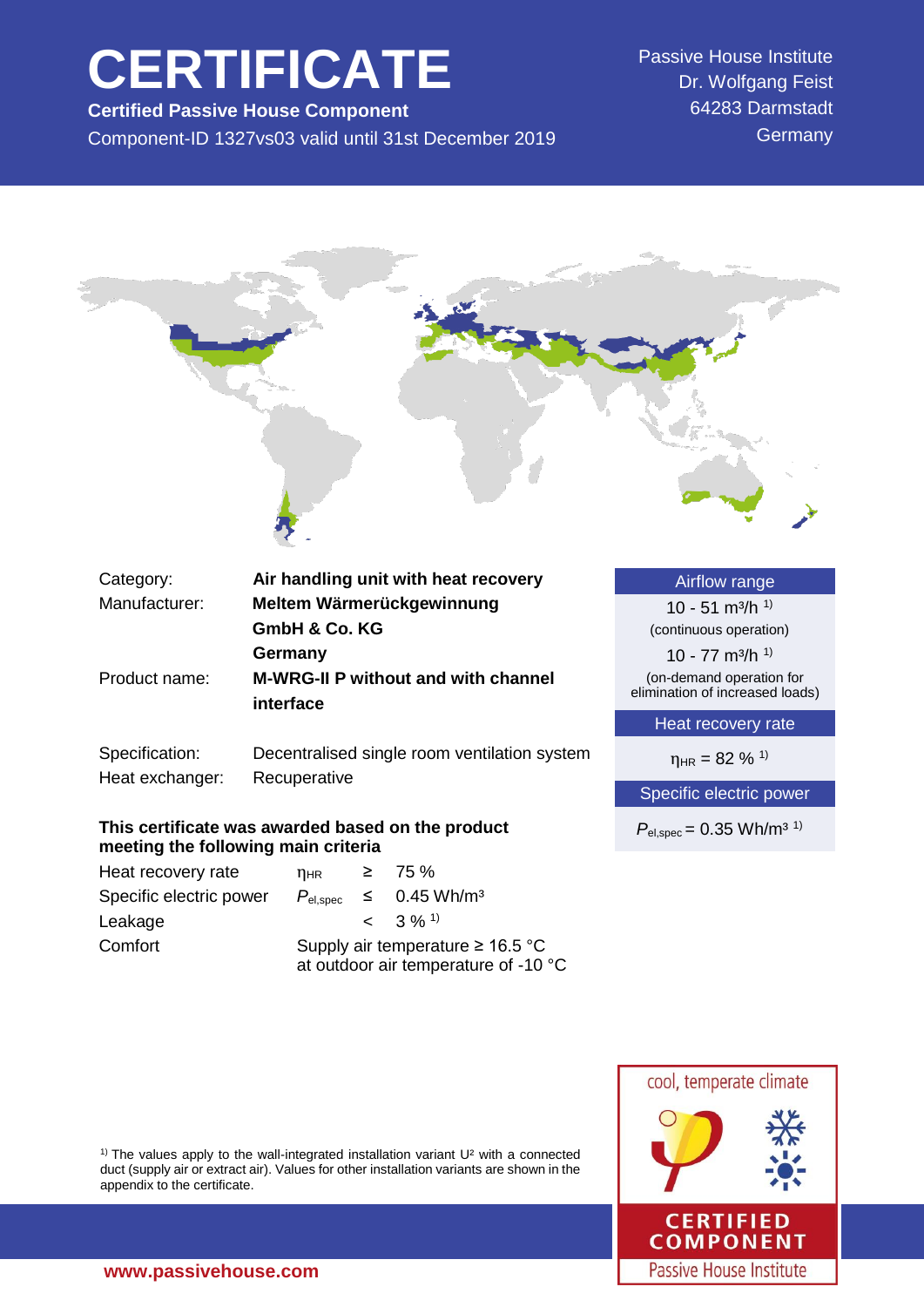**Meltem Wärmerückgewinnung GmbH & Co. KG** Am Hartholz 4, 82239 Alling, Germany ■ +49 8141 404179-0 | ⊠ info@meltem.com | *^* http://www.meltem.com |

# **Passive House comfort criterion**

A minimum supply air temperature of 16.5 °C is maintained at an outdoor air temperature of -10 °C. Please note that the unit switches to disbalanced operation at a low outdoor temperatures.

# **Efficiency criterion (heat recovery rate)**

The effective heat recovery rate is measured at a test facility using balanced mass flows of the outdoor and exhaust air. The boundary conditions for the measurement are documented in the testing procedure.

$$
\eta_{HR} = \frac{(\theta_{ETA} - \theta_{EHA}) + \frac{P_{el}}{\dot{m} \cdot c_p}}{(\theta_{ETA} - \theta_{ODA})}
$$

**With** 

*ηHR* Heat recovery rate in %

*θETA* Extract air temperature in °C

*θEHA* Exhaust air temperature in °C

*θODA* Outdoor air temperature in °C

*P*el Electric power in W

 $\dot{m}$  Mass flow in kg/h

*c<sup>p</sup>* Specific heat capacity in Wh/(kg.K)

There are various installation variants for the device under investigation. The following values were obtained for the respective installation variant:

| <b>Installation variant</b>                               | Airflow range<br>constinuous<br>operation<br>[m <sup>3</sup> /h] | recovery<br>rate<br>Heat<br>[%] | Airflow range<br>on-demand<br>operation<br>[m <sup>3</sup> /h] | recovery<br>rate<br>Heat<br>[%] |
|-----------------------------------------------------------|------------------------------------------------------------------|---------------------------------|----------------------------------------------------------------|---------------------------------|
| Externally mounted / AP                                   | $10 - 30$                                                        | 84                              | $10 - 53$                                                      | 83                              |
| Partially integrated / UP                                 | $10 - 32$                                                        | 84                              | $10 - 57$                                                      | 83                              |
| Partially integrated with channel<br>interface            | $10 - 33$                                                        | 84                              | $10 - 59$                                                      | 83                              |
| Fully integrated U <sup>2</sup> with channel<br>interface | $10 - 51$                                                        | 83                              | $10 - 77$                                                      | 82                              |
|                                                           |                                                                  |                                 |                                                                |                                 |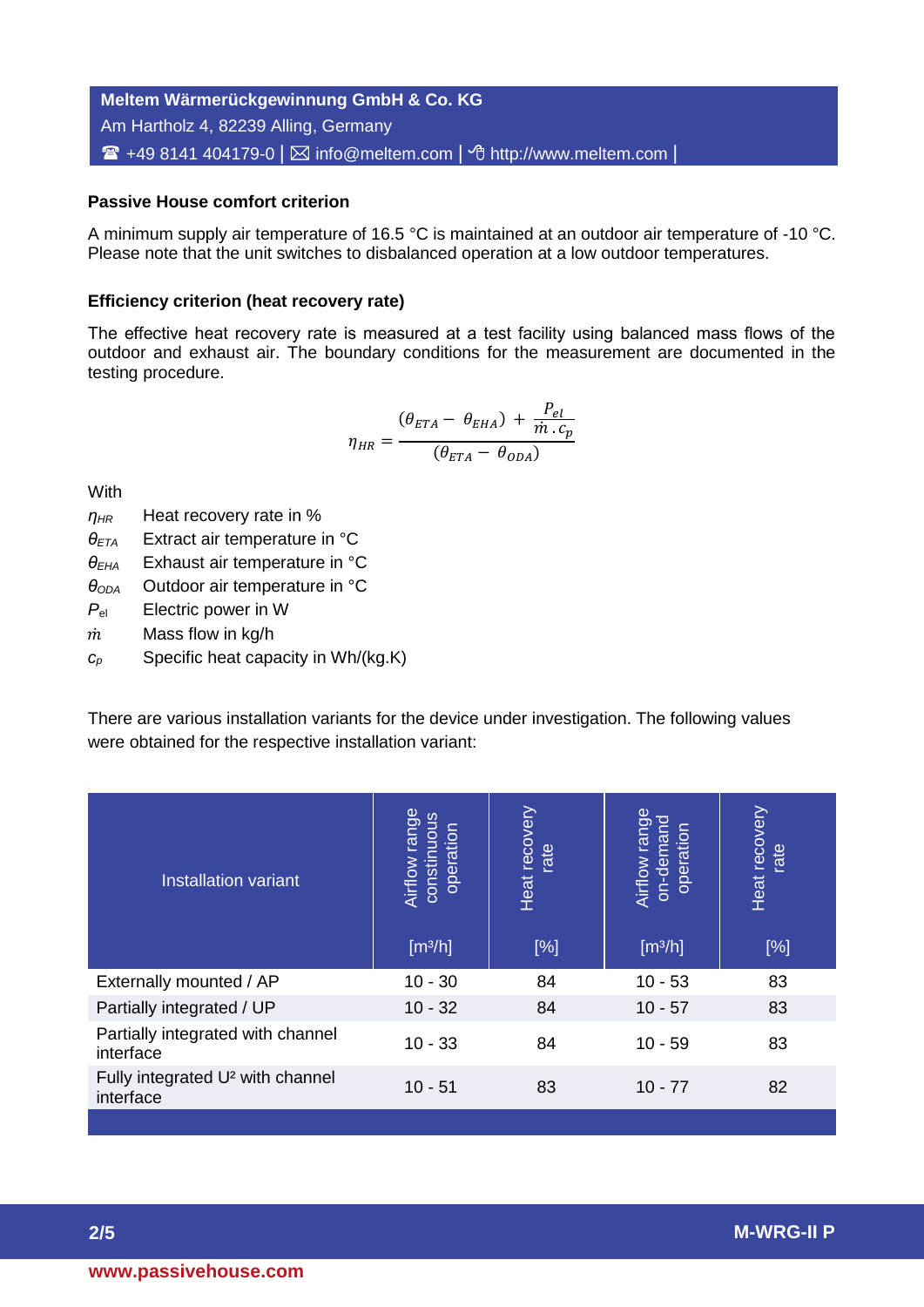# **Efficiency criterion (electric power)**

The ventilation unit is offered in various versions. The following electrical power consumption was determined depending on the connection variant:

| <b>Connection variant</b>                                                                                             | Elektrische Leistungsaufnahme<br>[Wh/m <sup>3</sup> ] |
|-----------------------------------------------------------------------------------------------------------------------|-------------------------------------------------------|
| Free blowing                                                                                                          | 0,31                                                  |
| Connection supply air (dP 50 Pa) / extract free blowing or<br>Supply free blowing / connection extract air (dP 50 Pa) | 0.35                                                  |
| Connection of supply and extract air duct (each dP 50 Pa)                                                             | 0,40                                                  |
|                                                                                                                       |                                                       |

# **Efficiency ratio**

The efficiency ratio provides information about the overall energy performance of the respective ventilation unit. It specifies the achieved reduction in ventilation heat losses by using a ventilation unit with heat recovery rather than without.

| <b>Efficiency ratio</b>      |  |
|------------------------------|--|
| $\epsilon_{\text{L}} = 0.60$ |  |

#### **Leakage**

The leakage airflow must not exceed 3 % of the average airflow of the unit's operating range. The test to determine the leakages was carried out in accordance with the DIN 13141-8 standard.

| Internal leakage | <b>External leakage</b> |
|------------------|-------------------------|
| $0.27 \%$        | 2.19%                   |

#### **Settings and airflow balance**

It must be possible to adjust the balance between the exhaust airflow rate and the outdoor airflow rate for all units.

- $\blacksquare$  This unit is certified for airflow rates of 10 51 m<sup>3</sup>/h (continuous operation) resp. 10 - 77 m³/h (on-demand operation for elimination of increased loads).
- Balancing of the airflow rates of the unit is possilbe.
	- $\checkmark$  The airflow volumes can be held steady automatically (by constant airflow volume fans).
- The users should have at least following possibilities for adjustment:
	- $\checkmark$  Switching the system on and off
	- $\checkmark$  For the examined device 5 comfort levels can be selected by the user.
- The standby power consumption of this device makes 0.8 W. Hereby complies with the target value of 1 W.
- After a power failure, the device will automatically resume operation.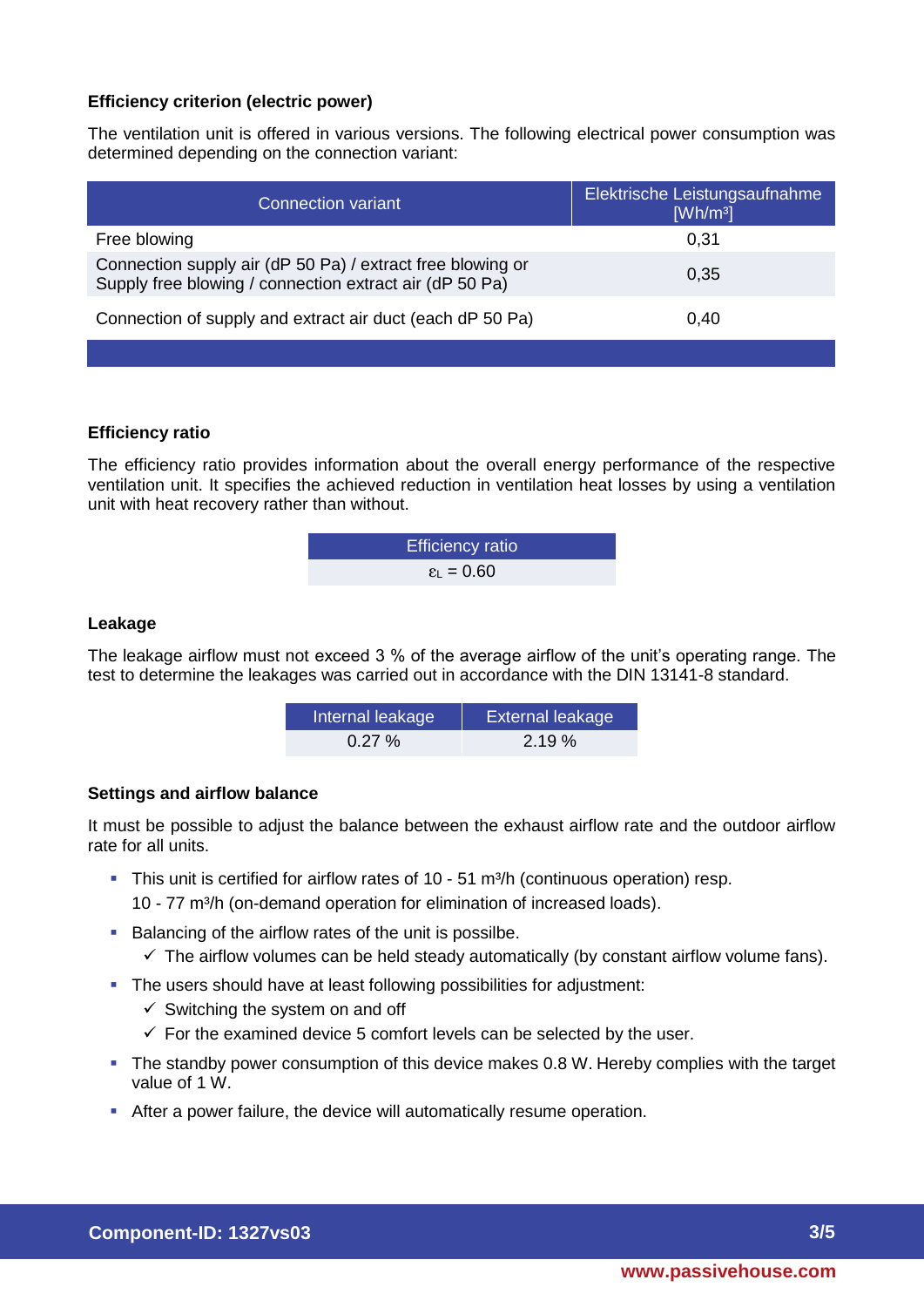## **Indoor air quality**

This unit is equipped with following filter qualities by default:

| Outdoor air filter | Extract air filter. |
|--------------------|---------------------|
| ISO ePM1 60%       | ISO Coarse 60%      |

On the outside air side, a fine filter of efficiency ISO ePM1 50% (F7 according to En 779) or better is recommended. If not standard, a filter with recommended efficiency is offered as optional equipment or accessory by the manufacterer.

If the device is not operated during the summer, the filter should be replaced before the next operation.

# **Acoustical testing**

The noise limits in living rooms of 25 dB(A) for continuous operation and 35 dB(A) for ventilation on demand are complied with within the listed airflow-ranges on page 2. Since it can be assumed that the unit will be installed in a living room, the sound pressure level in installation room should be restricted to 25 dB(A).

The following sound levels are achieved by the unit for the various installation variants as a function of the airflow rate:

| Luftyolumenstrom<br>[m <sup>3</sup> /h]                                                                                                     |      | 20   | 30   | 40   | 50   | 60   | 70   | 80   |
|---------------------------------------------------------------------------------------------------------------------------------------------|------|------|------|------|------|------|------|------|
| AP<br>Sound power level Lw [dB(A)]                                                                                                          | 21,5 | 25,4 | 29,9 | 35,0 | 37,9 | 40,6 | 43,3 | 46,4 |
| AP<br>Sound pressure level at 10 m <sup>2</sup> of room<br>absorption area (e.g. living room) Lp [dB(A)]                                    | 17,5 | 21,4 | 25,9 | 31,0 | 33,9 | 36,6 | 39,3 | 42.4 |
| UP<br>Sound power level Lw [dB(A)]                                                                                                          | 17,0 | 21,9 | 27,7 | 32,2 | 36,2 | 40,1 | 42,8 | 46.1 |
| UP<br>Sound pressure level at 10 m <sup>2</sup> of room<br>absorption area (e.g. living room) Lp [dB(A)]                                    | 13,0 | 17,9 | 23,7 | 28,2 | 32,2 | 36,1 | 38,8 | 42,1 |
| UP with channel interface<br>Sound pressure level Lw [dB(A)]                                                                                | 16,6 | 20,8 | 26,5 | 32,6 | 35,3 | 39,3 | 42,0 | 45,4 |
| UP with channel interface<br>Sound pressure level at 10 m <sup>2</sup> of room<br>absorption area (e.g. living rooms) Lp [dB(A)]            | 12,6 | 16,8 | 22,5 | 28,6 | 31,3 | 35,3 | 38,0 | 41,4 |
| U <sup>2</sup> with channel interface<br>Sound power level Lw [dB(A)]                                                                       | 12,4 | 16,5 | 19,7 | 24,9 | 28,4 | 32,6 | 36,5 | 40,0 |
| U <sup>2</sup> with channel interface<br>Sound pressure level at 10 m <sup>2</sup> of room<br>absorption area (e.g. living room) Lp [dB(A)] | 8,4  | 12,5 | 15,7 | 20,9 | 24,4 | 28,6 | 32,5 | 36,0 |